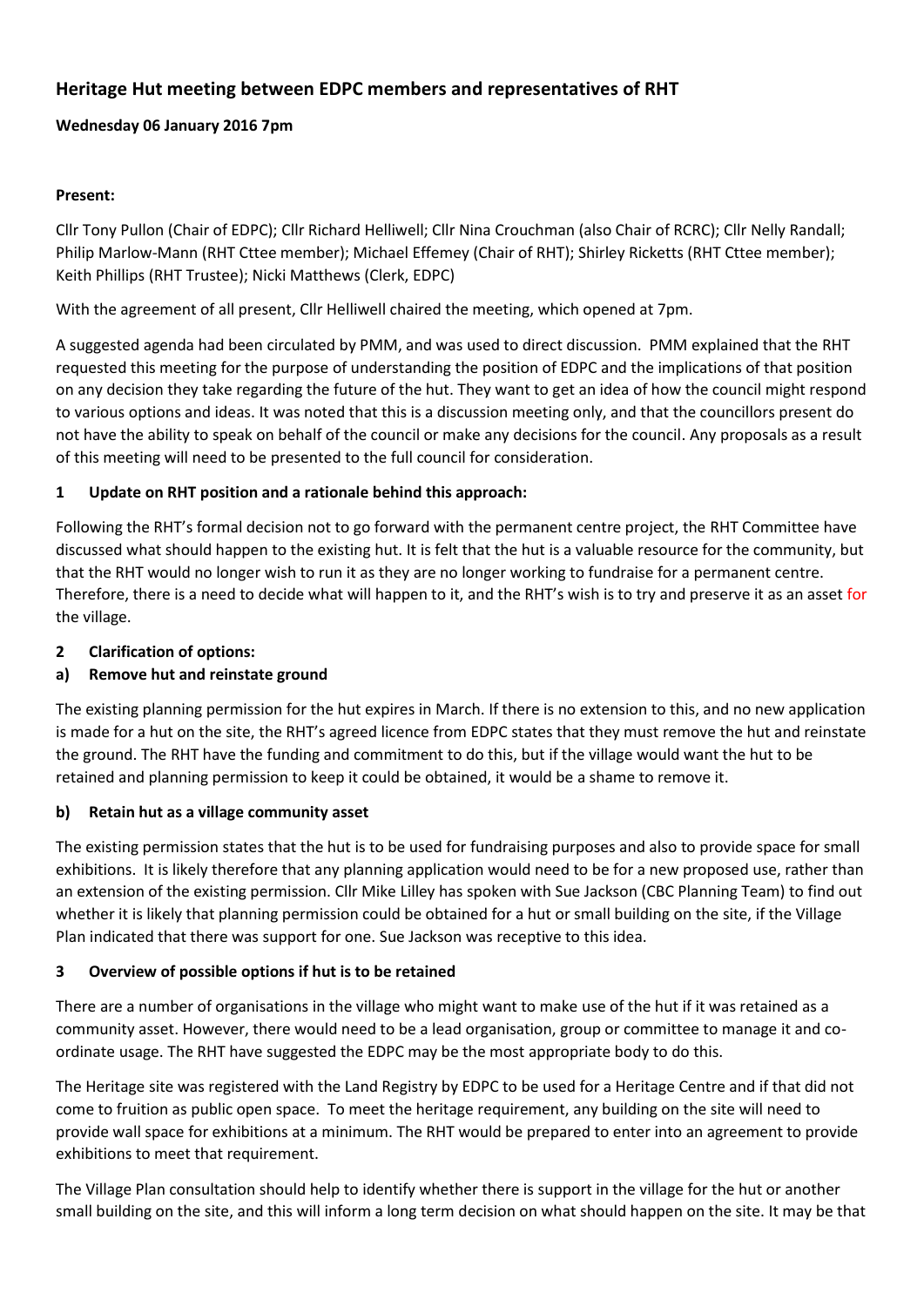a joint community venture could be taken forward at that time (see item 5). However, the existing planning permission expires in March and a short term solution is required, or the hut will need to be removed.

The Rowhedge Coastal Rowing Club (RCRC) have offered to take over management and operation of the hut in the short term (1-2 years) if planning permission could be obtained to keep it on site and operate it in its current format. They would operate the tearoom, and the RHT could provide heritage exhibitions for display. Any funds raised would be retained by the RCRC.

All present were very supportive of this proposal, and offered thanks to the RCRC for coming forward in this way, and to the RHT for their generous offer. It was agreed that this proposal be taken to council for consideration. It was noted that a lease or licence agreement would need to be put in place between EDPC and RCRC if this came to fruition, and it would be a short term agreement only, pending the outcome of the Village Plan.

## **4 Implications arising from options identified above**

Although EDPC own the land on which it is sited, the RHT own the hut structure itself and would like to retain it for possible use offsite as an archive storage facility in the future when it is no longer required on site (e.g. if the land became open space or it was replaced by an alternative building). If the proposal above was accepted, the RHT could enter into an agreement with the RCRC for use of the hut, or EDPC could lease the hut from the RHT for a nominal sum and then have a single agreement with the RCRC for use of the land and hut. Those present also discussed the option for EDPC to purchase the hut from the RHT with an agreement to sell it back when it is no longer required. It was agreed that this option would need to be considered by both the RHT Committee and the Parish Council, and there may be issues relating to disposal of assets by a charity that need to be considered.

It was noted that it may be sensible for the RCRC to apply for 3 years of planning permission, even if the intention is to run the hut for 1-2 years in this way, simply to avoid time pressure issues in the future. The RHT are happy to offer support to the RCRC with the application, given their experience in this area.

If the RCRC were to take over management of the hut, the RHT would need to agree and arrange transfer of utilities, insurances etc.

It was noted that the RCRC are not a registered charity, but they have a constitution which follows British Rowing (national organisation).

## **5 EDPC support / involvement in establishing hut as a community asset**

The Village Plan consultation should identify what the community want in terms of a building on the site, and this should inform long term decision making. The council cannot predetermine what that outcome will be, or therefore how this might be managed in the future. The covenant on the land will also impact on the nature of any community asset on the site.

It was noted that there is a significant sum of money (£50,000) which will be made available to the develop community facilities in the village in the future as part of the wharf development. At present this money is earmarked for improvements to the village hall, and has been targeted specifically to develop facilities for the preschool. However, if funds can be raised for that project in another way, before the wharf development funding is released, then it is possible that some of the development funds could be put towards other community facilities. This could include a permanent building on the hut site if it was identified that the village are in support of this.

The RHT were asked if they would be prepared to contribute the funds that they currently hold towards a longer term facility on the site if that was what the community identified was wanted, e.g. a small one-storey building with toilets and space for heritage exhibitions. The RHT representatives present noted that this would need to considered by the RHT Committee, and some of the funds currently held (approx £36,000) may need to be returned to their donors if they were donations made specifically for the centre which is now not going to be built. However, the RHT's charitable objectives are clear, and if a project which would meet those aims was proposed the trustees would be duty bound to consider the use of available funds to achieve that, and it would enable those who have had long term involvement with the RHT to see the fruition of their hard work.